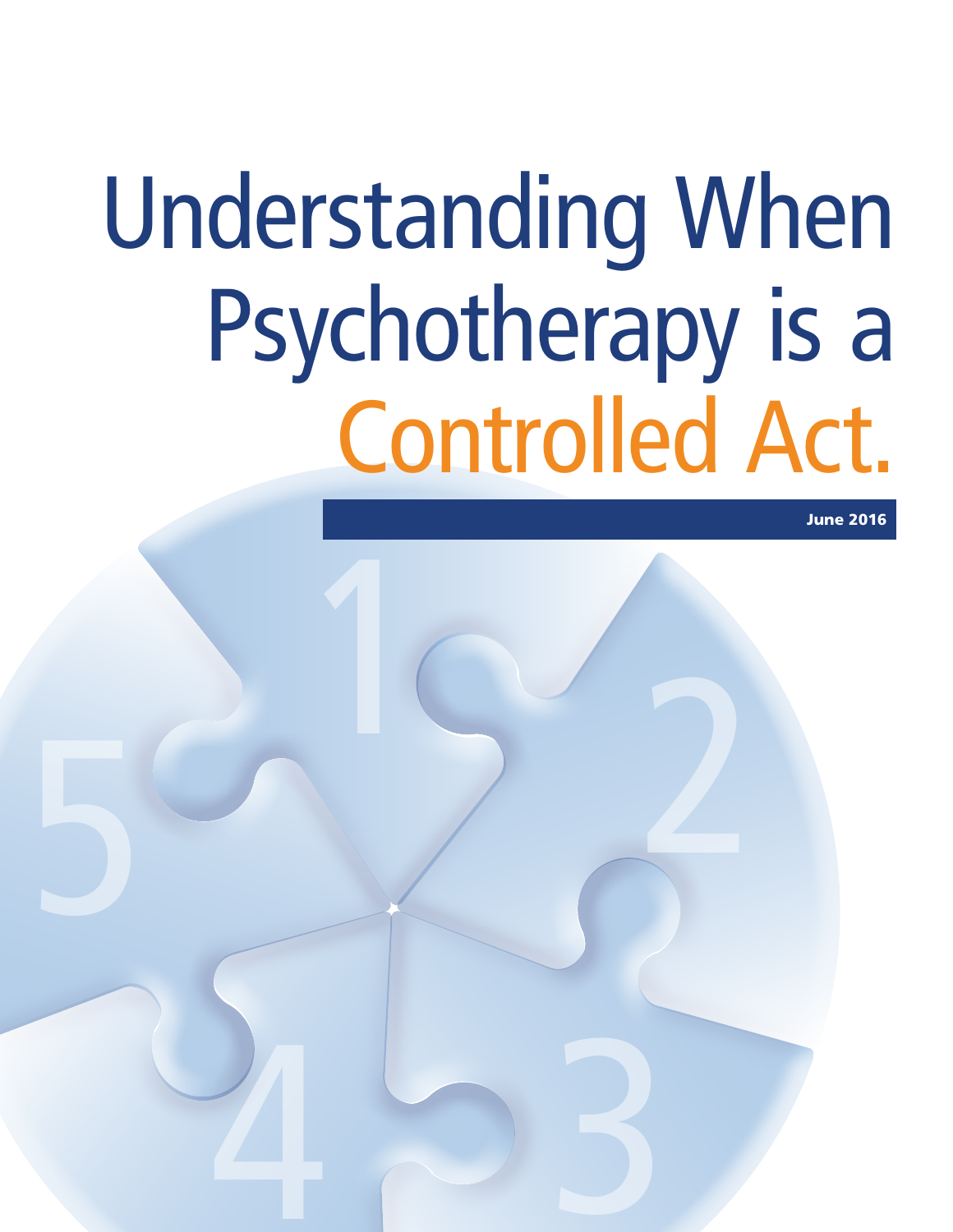## All five elements must be present for an activity or intervention to fall within the controlled act of psychotherapy.



The controlled act of psychotherapy is a smaller aspect of the overall practice of psychotherapy. This document only focuses and lends clarity to the meaning of the controlled act of psychotherapy. It was developed by the five colleges whose members are authorized to perform the controlled act<sup>1</sup>.

## **Introduction**

The *Regulated Health Professions Act, 1991* (RHPA), the governing legislation for regulated health professionals in Ontario, identifies 14 "controlled acts," which may only be performed by regulated health professionals authorized to do so. In the case of the controlled act of psychotherapy, the RHPA also authorizes members of the Ontario College of Social Workers and Social Service Workers, who are regulated under the *Social Work and Social Service Work Act, 1998*, to perform the controlled act. Controlled acts are restricted

The College of Nurses of Ontario; the College of Occupational Therapists of Ontario; the College of Psychologists of Ontario; the College of Registered Psychotherapists of Ontario; and the Ontario College of Social Workers and Social Service Workers.



because of the risk of harm associated with their performance by unqualified individuals.

It assists regulated and unregulated practitioners, employers, patients/clients and the general public to better understand when psychotherapy involves the controlled act, and when it should only be performed by a qualified, regulated professional authorized to do it.

**Emotional regulation** Persistent difficulty controllin emotion or emotional responses that do not appropriately fit the situation. May exhibit marked changes in moods report difficulties with interpersonal relationships.

The RHPA defines the controlled act of psychotherapy as follows:

"Treating, by means of psychotherapy technique, delivered through a therapeutic relationship, an individual's serious disorder of thought, cognition, mood, emotional regulation, perception or memory that may seriously impair<sup>2</sup> the individual's judgment, insight, behaviour, communication or social functioning."

The practitioner responds to an assessed need or diagnosis through the use of therapeutic interventions or techniques.

The treatment involves one or more interventions or approaches based on recognized psychotherapeutic theories, models or frameworks and/or empirical evidence.

The practitioner builds a strong therapeutic alliance with the individual. The relationship between the practitioner and the individual is integral to the treatment and based on clear professional boundaries.

Treating By means of psychotherapy a therapeutic disorder of thought, a therapeutic cognition, mood, emotional regulation, the may seriously impair cognition, mood, emotional regulation, perception or memory

> The descriptions below provide additional clarity on what is meant by a "serious disorder of thought, cognition, mood, emotional regulation, perception or memory."

**Thought** Impairment in concentration, persistence, and pace. May include delusions, or hallucinations, unwanted or intrusive thoughts that distort an individual's ability to discern different states such as reality, fantasy and imagination.

**Cognition** Persistent difficulty in understanding the meaning or importance of something, learning new things, concentrating or making decisions.

**Mood** Prominent and persistent affective disturbance characterized by significant lows (diminished interest or pleasure in all, or almost all, activities) or significant high (elevated, expansive or irritable disposition).

**Perception** Difficulty recognizing or making sense of sensory stimuli needed to understand, learn or prompt a particular action or reaction; may be accompanied by diminished, exaggerated, distorted or impaired response the stimuli.

**Memory** Difficulty storing and retrieving or recalling information about their abilities and previously experienced connections, sensations, impressions, information or ideas.

| Ś             | The descriptions below provide additional clarity regarding<br>"seriously impair the individual's judgment, insight, behaviour,                                                                                                                                                                                     |
|---------------|---------------------------------------------------------------------------------------------------------------------------------------------------------------------------------------------------------------------------------------------------------------------------------------------------------------------|
|               | communication or social functioning."                                                                                                                                                                                                                                                                               |
| d<br>d        | Judgment Difficulty making sound, reasoned or<br>responsible decisions and contingencies. Reduced ability to<br>predict and anticipate.                                                                                                                                                                             |
|               | <b>Insight</b> Difficulty recognizing mistakes, drawing<br>connections between a problem, action and its<br>consequences; lack of awareness of the impact behavior<br>may have on oneself and/or others; may have difficulty<br>formulating a plan.                                                                 |
| hs            | <b>Behaviour</b> Difficulty maintaining conduct within the<br>limits prescribed by major societal norms, laws, rules; may<br>violate the rights of others or disregard safety of self.                                                                                                                              |
| ıg<br>y<br>or | <b>Communication</b> Difficulty receiving, sending,<br>processing or comprehending concepts or words in context<br>- verbally or nonverbally; may use words and meanings<br>inappropriately, may not be able to follow directions; may<br>have trouble getting others to understand what they are<br>communicating. |
| to            | Social Functioning Difficulty with day-to-day<br>functioning that interferes with performance at work or<br>school, in relationships, taking care of self or connecting                                                                                                                                             |

with others.

the individual's judgment, insight, behaviour, communication or social functioning

By means of psychotherapy technique

Delivered through a therapeutic relationship





 $^2$  Individuals may show less serious impairment when they are taking medications and/or receiving other treatment services that reduce the symptoms of the disorder. The practitioner must take into account the extent of the impairment that could result if the individual discontinued the medications or other treatment services.